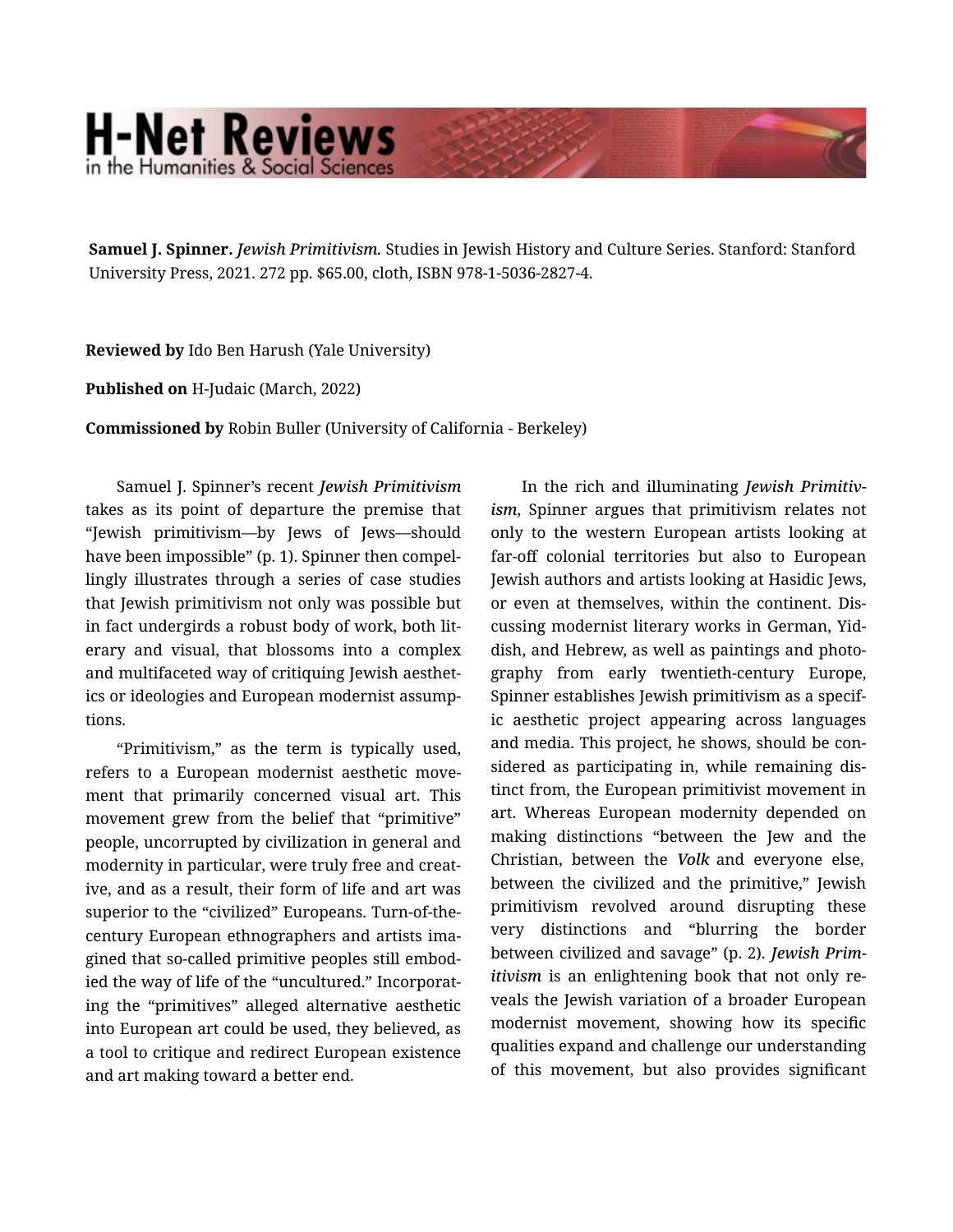tools for scholars to analyze European Jewish aes‐ thetics as a whole.

The book's introduction begins by analyzing the conundrum of Jewish primitivism in its being derived from the dual position of Jews as both subjects and objects of a European cultural gaze. Typically taking Hasidic Jews as their objects, Jew‐ ish primitivists deviate from their fellow Europeans artists in two significant respects: first, their quest for the "primitive" did not bring them to seek "savages" outside their own tradition, and second, and relatedly, encountering the savages neither involved visiting ethnographic museums nor traveling to distant shores. Hasidim lived in closer proximity—in the countries of eastern Europe and certain quarters of many western European cities. Jewish primitivist authors and artists could thus observe these "primitives" simply by taking a short trip across the border sometimes national but often only between neigh‐ borhoods. Still, Spinner emphasizes that the idio‐ syncrasies of Jewish primitivism did not derive only from geographical proximity but primarily from the fact that the primitive "other" was not, ultimately, completely other. Unlike European artists, such as Paul Gaugin, who could live among the so-called savages without entirely becoming one himself, becoming Hasidic was relatively easy for a Yiddish or German-speaking European Jew‐ ish man. All an artist needed to do, Spinner prosa‐ ically stresses, was "grow a beard, change his clothes, and practice a religion into which he had already been born" (p. 42). The book demonstrates how the uniqueness of the Jewish condition in Europe, which did not allow for clear distinctions between subject and object, civilized and primit‐ ive, gave rise to multifaceted critiques of sup‐ posedly fixed distinctions, producing a heterogen‐ eous and sometimes self-contradictory project. As the book demonstrates, Jewish primitivism ap‐ pears across languages and media; it takes part in assimilationist and Zionist projects, revolutionary

and reactionary ideologies, and neo-Romantic and modernist aesthetics.

Chapter 1 explores the origin of Jewish primit‐ ivism in the self-contradictory work of the Yiddish author Y. L. Peretz, and the reactions to it. Spinner points to a seemingly internal tension in Peretz: a folklorist who collected Hasidic stories and trans‐ mitted them aesthetically on the one hand, and a writer who nears primitivism in his implicit critique of the very same folklorist project in his es‐ says on the other. Spinner argues that Jewish primitivism emerged from critiques of Peretz's mode of aestheticization of Jewish literature, and the nationalizing purpose of folklorism more gen‐ erally.

After tracing the roots of Jewish primitivism in rejections of Peretz's folklorism and in the cri‐ tiques of this project, the following five chapters of the book study different aspects of Jewish primit‐ ivism. Chapter 2 focuses on the German Jewish authors Josef Roth and Alfred Döblin and the Yiddish author An-Sky, all of whom sought to encounter the east European Jewish primitives in reality rather than in the oral tradition archive. The chapter examines ethnographic documentations appearing in these authors' travelogues alongside representations of Hasidic people and cultures in the literary works they wrote during or soon after these encounters. As Spinner shows, though never quite actually encountering the Hasidic primitives they initially imagined, all three authors neverthe‐ less created primitivist depictions of Jews in their literature. This gap exposes how Jewish authors knew that their primitivism was a product of fantasy. But this was nevertheless a persistent and closely held fantasy, one that reveals in Jewish primitivism the twin desires to locate difference and find acceptance—a wish to become a subject who observes a primitive object.

Contrary to the authors centered in chapter 2, whose recognition of the primitivist fantasy did not affect their own subject observing positions, chapter 3 discusses the work of Franz Kafka, who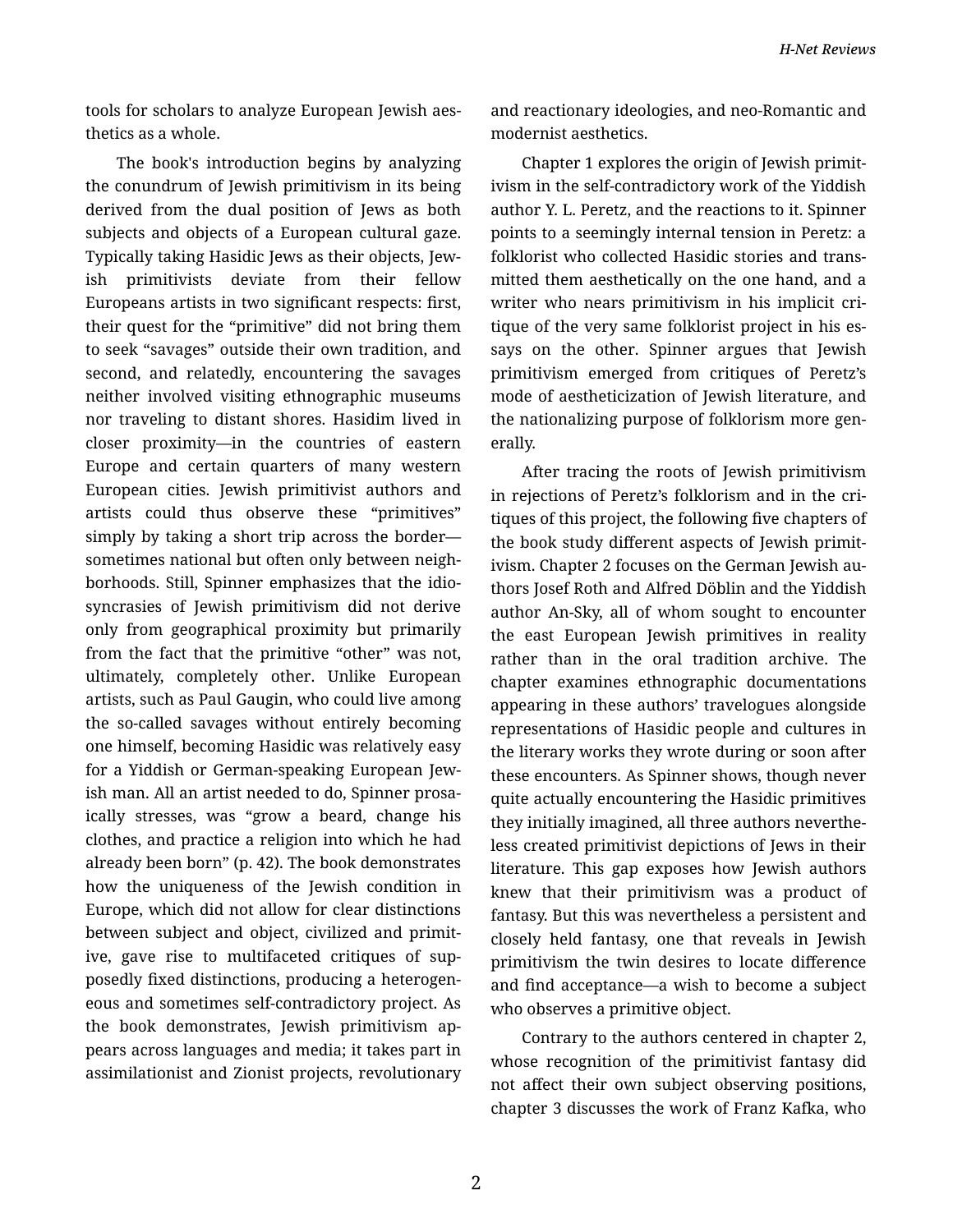digested his ethnographic findings and, as a result, turned the destabilizing gaze back on himself. Structural similarities between two comments from Kafka's diary expose Kafka's version of Jew‐ ish primitivism: in the first, he concludes he has nothing in common with Hasidim, and in the second, he states he has nothing in common with himself. As Spinner argues, the salient point here is not only that the "observer" becomes the "ob‐ served" but also that Kafka "performs on himself as on the Hasidim the same process of observa‐ tion, categorization, and judgment" (pp. 86-87). This conflation of subject-object becomes more significant when it appears in stories like "Ein Bericht für eine Akademie" ("A Report to an Academy"), which exemplifies Kafka's mode of cri‐ tiquing both Jewish and broader European as‐ sumptions about the process of identity formation.

After focusing on literary works and the oper‐ ation of Jewish primitivism around issues of iden‐ tity, the book's next three chapters turn to aesthet‐ ics, developing a dialogue between text and image. Chapter 4 straddles this transition in its discussion of Else Lasker-Schüler for whom Jewish primitiv‐ ism appears as a unified aesthetic project encom‐ passing her poetry, essays, and drawings. The central aim of this chapter is to investigate the in‐ fluence of Lasker-Schüler's "society of savage Jews"—which for her designated a social and aes‐ thetic vision about a society of poets bonded by friendship, love, and dedication to a mutual spirit —on the Yiddish and Hebrew poet Uri Zvi Grin‐ berg's right-wing Zionist politics. As Spinner's ana‐ lysis shows, although Jewish primitivism generally destabilizes identity and thereby contradicts Jew‐ ish nationalism, it can become a form of ideologic‐ al domination.

Whereas in Lasker-Schüler's work the distinc‐ tions of image and text seem insignificant, Spin‐ ner's final two chapters create more of a dialogue between visual art and literature. Chapter 5 situates the work of the Yiddish author Der Nister within the art criticism of Carl Einstein. In his as‐ sessment of primitivism, Einstein emphasized its alternative form of visuality and the ways it chal‐ lenges the traditional European's perception of the viewer's standpoint position. Einstein believed in the possibility for literature to represent the prim‐ itivist transformations of seeing; Spinner suggests this potential is realized in Der Nister's literature.

After emphasizing the primitivist function of visuality and its use in transforming the subject position in literature, the last chapter moves in the opposite direction and explores the role of textual‐ ity in the photographer Moyshe Vorobeichic's *Ein Ghetto im Osten: Wilna.* This photobook appeared in three bilingual editions in 1931. Contrary to early receptions of this book, which situated it within the framework of Marc Chagall's aesthetics or folklorist ethnographic visual representations of Jews, Spinner argues that Vorobeichic creates a visual Jewish primitivism, "simultaneously produ‐ cing and critiquing the notion of Jewish primitive‐ ness or authenticity" (p. 151). Vorobeichic achieves this through various techniques, most commonly by juxtaposing images and the texts surrounding them.

The reader's journey through these modernist authors and artists, which reveals the significant and complicated phenomena of European Jewish aesthetics, has far-reaching implications. For one, the revelation of Jewish primitivism can provide art historians a valuable example to study a muchneglected possibility of primitivism in literature. Scholars have often pointed to the language barri‐ er, suggesting it made the migration of primitivism into literature impossible. As Spinner shows, Jewish primitivism—"by Jews of Jews"—bypassed this theoretical obstacle and thus made the trans‐ fer between media easily achievable. Properly ac‐ counting for Jewish primitivism is valuable not merely for examining the phenomenon of primit‐ ivist literature, or for articulations of aesthetic norms among different media, but also because it invites us to reassess the nature of primitivism it‐ self. Appearing at the heart of European capital

3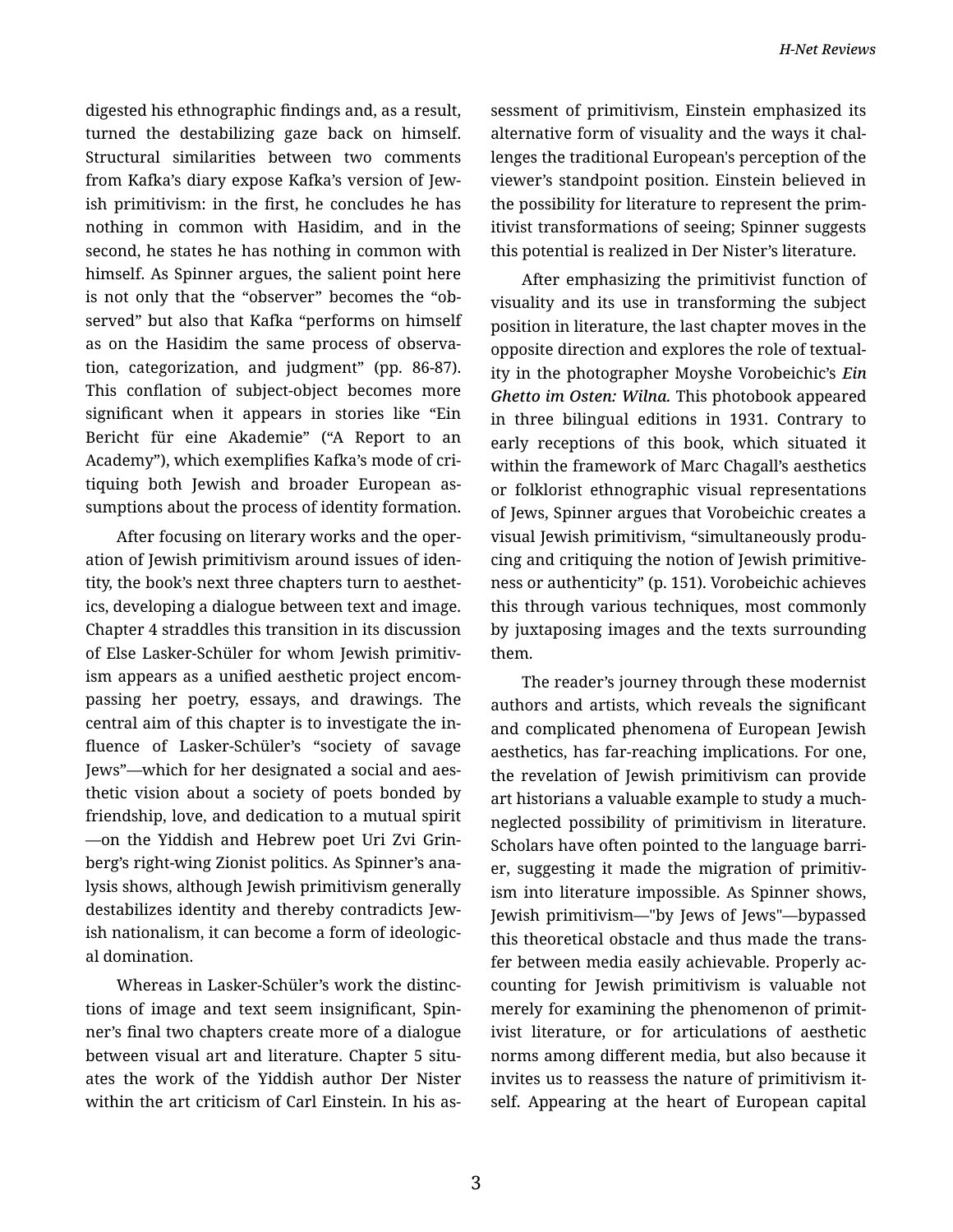cities, and in some cases at the center of the mod‐ ernist literary canon, Jewish primitivism reveals the multiple colors of primitivism, which now, once again, cannot easily be defined.

The book reframes the discussion on the nature of European Jewish (and explicitly German Jewish) orientalism. Postcolonial discourse has long been recognized as a valuable tool in under‐ standing the nature of the encounter of German Jews with Eastern Jews (the *Ostjuden*) and later also with North African Jewry (the *Mizrahim*). Spinner neither ignores the role of primitivism in European colonialism nor rejects the explicit ori‐ entalist and even racist features appearing in some of the works he discusses. Indeed, some encounters of (western) Jewish authors with the Hasidic "savages" discussed in the book seem to reproduce the conventional relations of European colonizing subjects to their primitive non-European objects. Yet Spinner's constructive en‐ gagements with postcolonial theory overcome some common distinctions and provide more nuanced observations. Considering the book's argument as a whole—namely, that Jewish primitivism was a project shared by western and eastern European Jewish artists alike—disrupts the stabil‐ ity of the West-East distinction so essential to colo‐ nialism. Moreover, in redirecting the ethnograph‐ ic gaze back to the observing self on the personal or broader ethnic level, Spinner suggests that Jew‐ ish primitivism was a form of "self-colonization," and as a result, even "a technique of decoloniza‐ tion" (p. 11). As one chapter shows, decolonization of the self can be transformed into the recoloniza‐ tion of an "other." These claims exceed the specific discussion of specific authors and invite a further comparative study between Jewish primitivism and other forms of primitivism practiced by artists belonging to ethnic and religious minorities.

One of the many strengths of *Jewish Primitiv‐* ism is that it raises a diverse set of considerations. Spinner's illuminating study is essential reading for those interested in modernist primitivism, in Yiddish and German Jewish literatures, in the en‐ counter of German Jews with east European Jews, and in Jewish modernism in general.